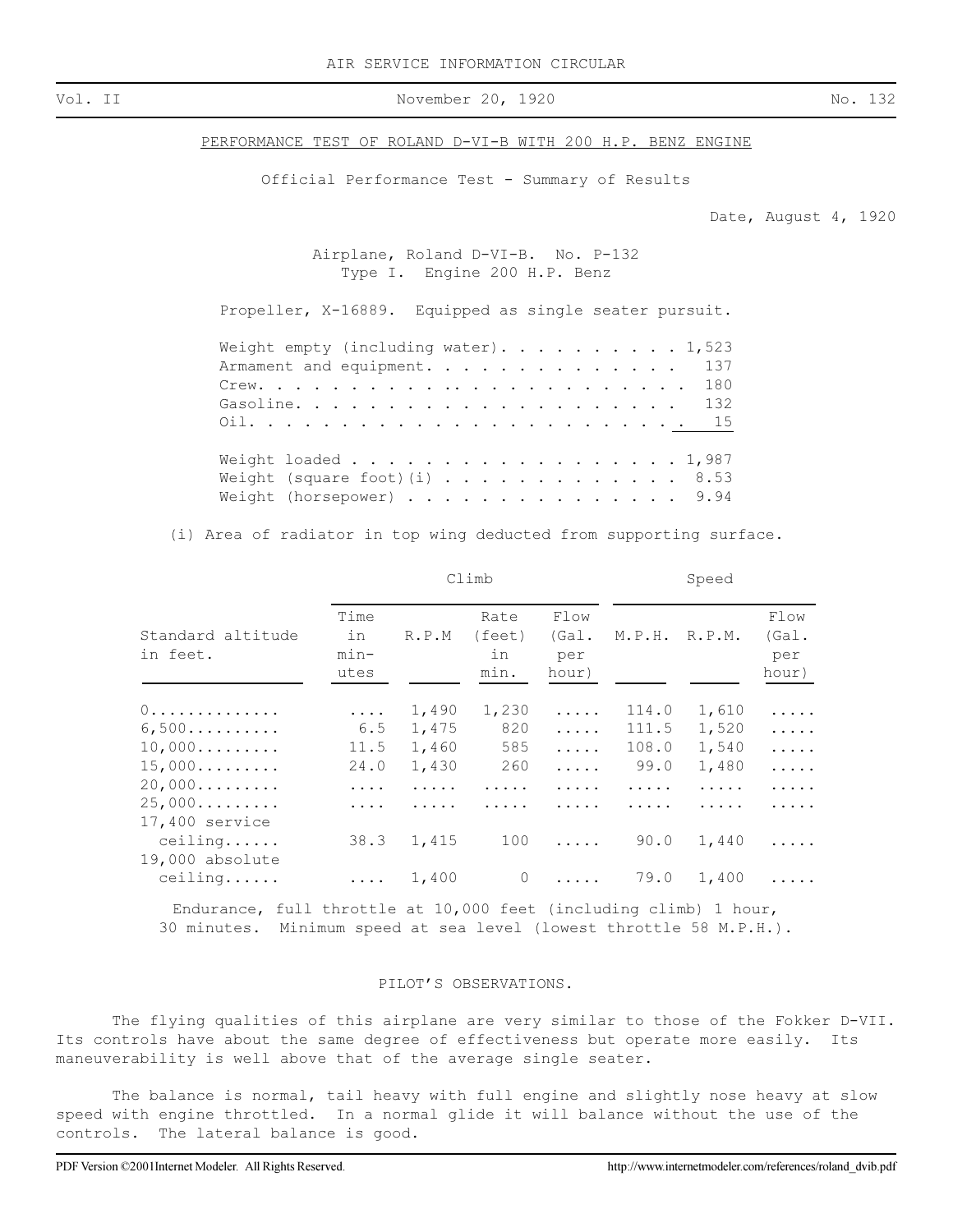The airplane takes off quickly with a very short run. It lands rather slowly with out rolling bery far, but has a tendency to ground spin. The rudder is not very effective in taxying.

 From a maintenance point of view the airplane is well designed. Engine parts which require attention are accessible, with the exception of the water pump, which is somewhat difficult to reach. In order to remove the gas tank, it might be necessary to take out the engine. The oil tank is easily removed.

 It is very difficult to keep the engine from overheating at low altitudes. Even in moderate weather it is impossible to fly with the upper-engine cowling in place. In addition, there are no radiator shutters, making it difficult to keep the engine warm on a glide.

 There is no altitude control, but the rate of decrease in revolutions per minute with altitude seems to be normal in spite of this fact. In place of the usual control on German engines, a throttle handle which, when opened beyond a certain point, operates the altitude control. A stop is provided which allows the throttle to open to a position giving about 1,400 revolutions per minute. Moving the lever beyond this stop simply opens the throttle further. It was probably intended not to run the engine at full throttle at low altitudes.

> Louis P. Moriarty, Second Lieut., A.S.A., Test Pilot.

#### DESCRIPTION OF AIRPLANE

# Dimensions

Over-all span, 30 feet, 10 inches. Over-all length, 20 feet 9-3/4 inches. Over-all height, 9 feet 3 inches. Height at hub of propeller above ground: In flying position, 5 feet 2 inches. At rest, 6 feet 1½ inches.

## Airplanes

Sweepback, none. Dihedral, degrees: Upper plane, none. Lower plane, 1-3/4 Stagger, 20 inches. Gap, 56 inches at outer struts, 58 inches near center.

> Upper Plane (Including center section.)

Span, 30 feet 10 inches. Chord, 4 feet 7 inches. Area, with ailerons, 127.16 square feet. Incidence, 3½.

## Lower Plane

Span, 27 feet 11 inches. Chord, 4 feet. Area, 106 square feet. Incidence, degrees: Left side, 1½ to 3/4. Right side, 1½ to 1-1/3.

## Ailerons or Flaps.

Total area including ailerons, 233.16 sq.ft. Distance from center of ailerons to longitu- Arrangement, upper planes. Upper length, 5 feet 5½ inches. Upper chord, 15½ inches. Upper area, 14.4 square feet. Total area, 14.4 square feet. dinal axis of airplane 12 feet 3½ in.

## Stabilizer

Area, 18.68 square feet. Setting, plus 1½ with flat upper surface and convex lower surface.

## Elevator

Area, 6.09 square feet.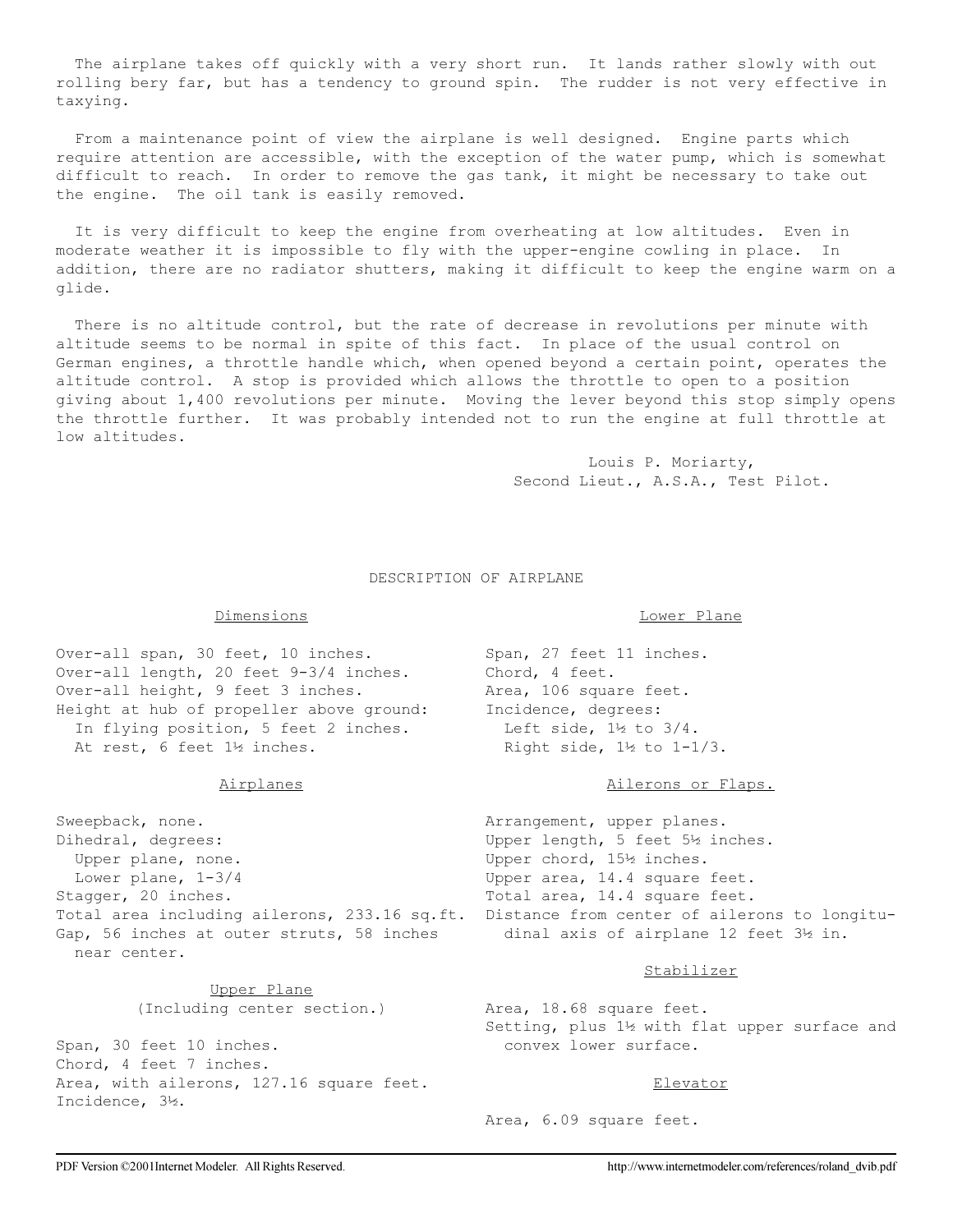Area, 6.09 square feet. Distance from leading edge of rudder to center of gravity of airplane, 13 feet  $1 - 1/8$ ". Tread, 5 feet 8 inches. Shock-absorbing system, rubber cord. Braking device, tail skid. Wheels ahead of center of gravity, 13-5/8 inches.

Fin

Area, 4.54 square feet.

## DISTRIBUTION OF WEIGHTS

| Weight empty (with water).                          | 1,523 |  |  |  |  |  |  |  |
|-----------------------------------------------------|-------|--|--|--|--|--|--|--|
| Armament and equipment                              | 137   |  |  |  |  |  |  |  |
|                                                     | 180   |  |  |  |  |  |  |  |
|                                                     | 132   |  |  |  |  |  |  |  |
|                                                     | 15    |  |  |  |  |  |  |  |
|                                                     |       |  |  |  |  |  |  |  |
| Weight loaded                                       | 1,987 |  |  |  |  |  |  |  |
|                                                     |       |  |  |  |  |  |  |  |
| Weight on front wheels (tail skid on ground)        | 1,802 |  |  |  |  |  |  |  |
| Weight on tail skid (tail skid on ground). $\ldots$ | 185   |  |  |  |  |  |  |  |
| Weight on front wheels (flying position)            | 1,834 |  |  |  |  |  |  |  |
| Weight on tail skid (flying position). $\cdots$ .   | 153   |  |  |  |  |  |  |  |
| Center of gravity (distance from wheels in          |       |  |  |  |  |  |  |  |
| flying position) 1'-1-5/8"                          |       |  |  |  |  |  |  |  |

#### DESCRIPTION OF POWER PLANT

## Engine

 Make, Benz. Factory No. 29167. Type, 6 cylinder, vertical. Rated horsepower, 200. Rated revolutions per minute, 1,400. Bore, 5.512. Stroke, 7.430. Weight dry, 638.2 pounds. Gas consumption, 0.491 pound/B. horsepower-hour. Oil consumption, 0.468 pound/B. horsepower-hour. Weight of water in engine, 19 pounds.

Remarkes: Performance good but not exceptional. Not recommended as a service type.

#### Ignition

 Battery or magneto make, Bosch Z.H. 6. Number, 2. Advance, degrees, 32 b.t.c. Plugs: Make, Bosch. Gap, 0.012 inch.

Remarks: Firing order, 1-5-3-6-2-4. Speed, 1½ times crank shaft.

## **Carburetors**

 Make, Benz. Type, barrel throttle, water jacketed. Number, 2. Setting jet: Main, 0.039 inch; idling, 0.020 inch. Choke, 1.654 inches. Air intake, through crank case to carburetor. Mixture control, none.

Remarks: Probably not intended to run the engine wide open at low altitudes.